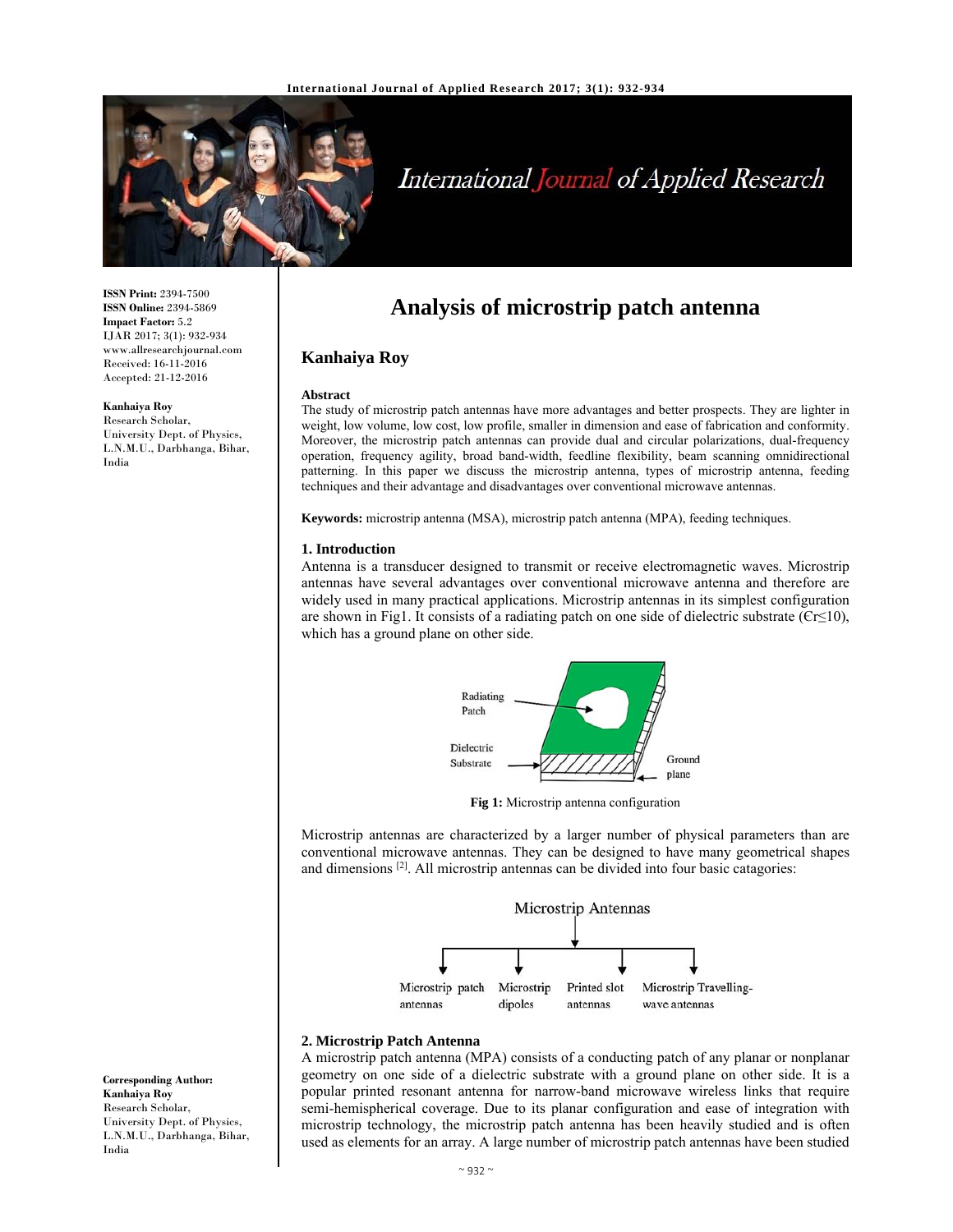to date. An exhaustive list of the geometries along with their salient features is available <sup>[1]</sup>. The rectangular and circular patches are the basic and most commonly used microstrip antennas. These patches are used for the simplest and the most demanding applications. Rectangular geometries are separable in nature and their analysis is also simple. The circular patch antenna has the advantage of their radiation pattern being symmetric. A rectangular microstrip patch antenna in its simplest form is shown in Figure 2.



**Fig 2:** Structure of rectangular microstrip patch antenna

**Table 1:** The characteristics of microstrip patch antennas, microstrip sot antennas and printed dipole antennas are compared in

| Sr.<br>No<br>è, | Characteristics                 | Microstri<br>Patch<br>Antenna  | Microstrip<br>Slot<br>Antenna                   | Printed<br>Diopole<br>antenna          |
|-----------------|---------------------------------|--------------------------------|-------------------------------------------------|----------------------------------------|
| 1.              | Profile                         | Thin                           | Thin                                            | Thin                                   |
| 2.              | Fabrication                     | Very<br>easy                   | Easy                                            | Easy                                   |
| 3.              | Polarization                    | Both<br>linear and<br>circular | Both<br>linear<br>and circular                  | Linear                                 |
| 4.              | Dual-<br>Frequency<br>operation | Possible                       | Possible                                        | Possible                               |
| 5.              | Shape<br>flexibility            | Any<br>shape                   | Mostly<br>rectangular<br>and circular<br>shapes | Rectangulat<br>and<br>ar<br>triangular |
| 6.              | Spurious<br>radiation           | Exists                         | <b>Exists</b>                                   | Exists                                 |
| 7.              | Bandwidth                       | $2 - 50%$                      | 5-30%                                           | $-30%$                                 |

#### **3. Feeding Techniques**

A feedline is used to excite to radiate by direct or indirect contact. There are many different techniques of feeding and four most popular techniques are coaxial probe feed, microstrip line, aperture coupling and proximity coupling [2]. Coaxial probe feeding is feeding method in which that the inner conductor of the coaxial is attached to the radiation patch of the antenna while the outer conductor is connected to the ground plane. Advantages of coaxial feeding is easy of fabrication, easy to match, low spurious radiation and its disadvantages is narrow bandwidth, Difficult to model specially for thick substrate.



**Fig 3:** Coexial probe feed patch antenna

Microstrip line feed is one of the easier methods to fabricate as it is a just conducting strip connecting to the patch and therefore can be consider as extension of patch. It is simple to model and easy to match by controlling the inset position. However the disadvantage of this method is that as substrate thickness increases, surface wave and spurious feed radiation increases which limit the bandwidth.





Aperture coupled feed consist of two different substrate separated by a ground plane. On the bottom side of lower substrate there is a microstrip feed line whose energy is coupled to the patch through a slot on the ground plane separating two substrates. This arrangement allows independent optimization of the feed mechanism and the radiating element. Normally top substrate uses a thick low dielectric constant substrate while for the bottom substrate; it is the high dielectric substrate. The ground plane, which is in the middle, isolates the feed from radiation element and minimizes interference of spurious radiation for pattern formation and polarization purity. Advantages is allows independent optimization of feed mechanism element.



**Fig 5:** Aperture coupled feed patch antenna